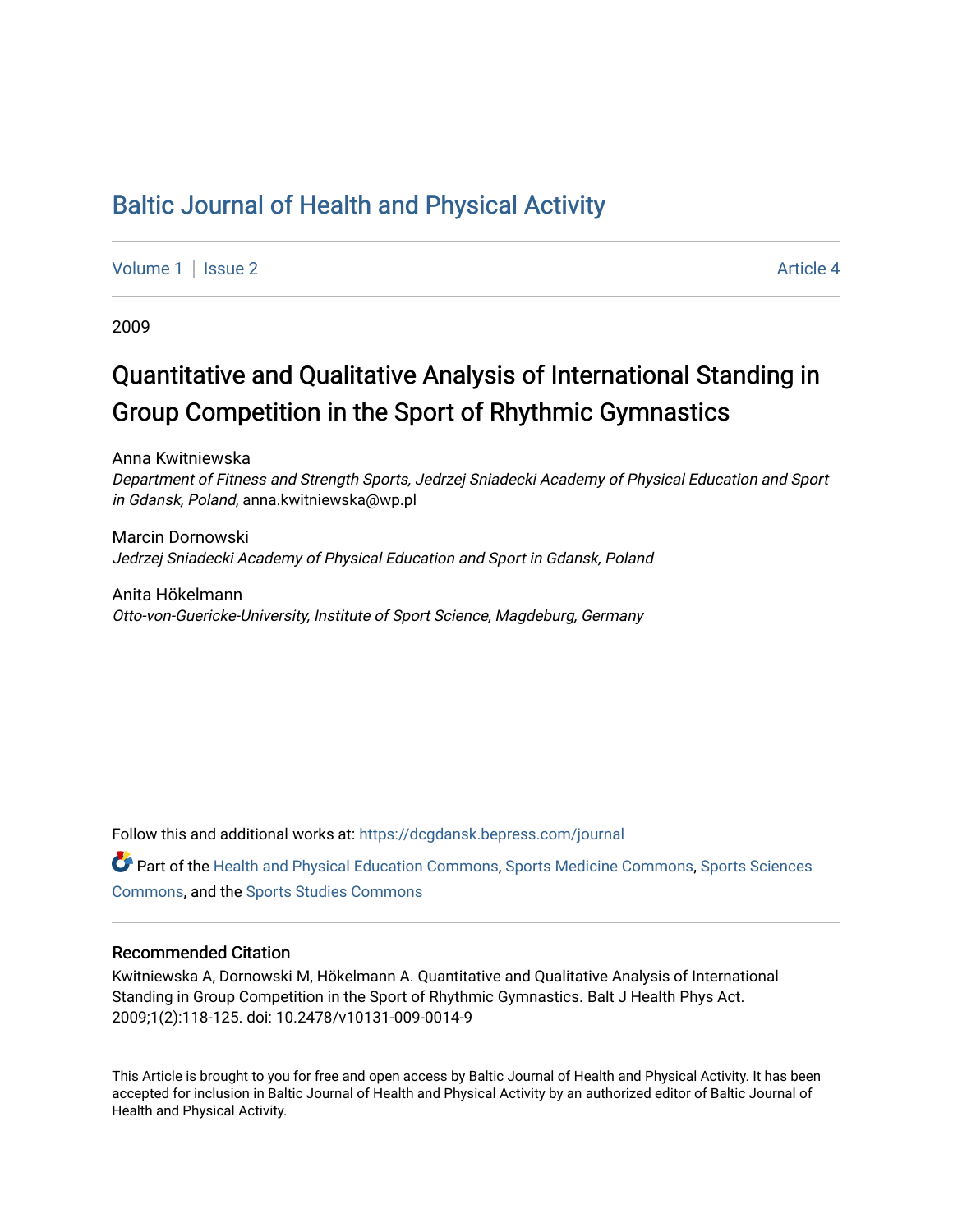|                                                                                                                                                                                                                | <b>Quantitative and Qualitative Analysis of</b><br><b>International Standing in Group Competition in</b><br>the Sport of Rhythmic Gymnastics                                                                                                                                                                                                                                                                                                                                                                                                                                                                                                                                                                                                                                                                                                                                                   |  |  |  |  |  |
|----------------------------------------------------------------------------------------------------------------------------------------------------------------------------------------------------------------|------------------------------------------------------------------------------------------------------------------------------------------------------------------------------------------------------------------------------------------------------------------------------------------------------------------------------------------------------------------------------------------------------------------------------------------------------------------------------------------------------------------------------------------------------------------------------------------------------------------------------------------------------------------------------------------------------------------------------------------------------------------------------------------------------------------------------------------------------------------------------------------------|--|--|--|--|--|
|                                                                                                                                                                                                                | DOI: 10.2478/v10131-009-0014-9                                                                                                                                                                                                                                                                                                                                                                                                                                                                                                                                                                                                                                                                                                                                                                                                                                                                 |  |  |  |  |  |
| <b>Authors' Contribution:</b><br>A - Study Design<br>B - Data Collection<br>C - Statistical Analysis<br>D - Data Interpretation<br>E - Manuscript Preparation<br>F - Literature Search<br>G - Funds Collection | Anna Kwitniewska <sup>1 (B,E,G)</sup> , Marcin Dornowski <sup>1 (C,D,E)</sup> ,<br>Anita Hökelmann <sup>2 (A,D,E,F)</sup>                                                                                                                                                                                                                                                                                                                                                                                                                                                                                                                                                                                                                                                                                                                                                                      |  |  |  |  |  |
|                                                                                                                                                                                                                | <sup>1</sup> Jedrzej Sniadecki Academy of Physical Education and Sport in Gdansk,<br>Poland                                                                                                                                                                                                                                                                                                                                                                                                                                                                                                                                                                                                                                                                                                                                                                                                    |  |  |  |  |  |
|                                                                                                                                                                                                                | <sup>2</sup> Otto-von-Guericke-University, Institute of Sport Science, Magdeburg,<br>Germany                                                                                                                                                                                                                                                                                                                                                                                                                                                                                                                                                                                                                                                                                                                                                                                                   |  |  |  |  |  |
|                                                                                                                                                                                                                | Key words: rhythmic gymnastics, group competition, technical-tactical analysis                                                                                                                                                                                                                                                                                                                                                                                                                                                                                                                                                                                                                                                                                                                                                                                                                 |  |  |  |  |  |
|                                                                                                                                                                                                                | <b>Abstract</b>                                                                                                                                                                                                                                                                                                                                                                                                                                                                                                                                                                                                                                                                                                                                                                                                                                                                                |  |  |  |  |  |
|                                                                                                                                                                                                                | Background:   Until now, analyses gave no information about the numerous quantitative parameters<br>that might affect the level of performance of a group composition. The research was<br>undertaken with a more advanced computer program to analyze competitive<br>performance using the performance parameters such as space parameters, running                                                                                                                                                                                                                                                                                                                                                                                                                                                                                                                                           |  |  |  |  |  |
| <b>Material/Methods:</b>                                                                                                                                                                                       | path, throwing distances, movement network, arrangement forms, etc during the 2008<br>Baltic Rhythmic Gymnastics Cup (Senior) in order to find which quantitative and<br>qualitative criteria distinguish the performance of the best teams.<br>Videos from the Baltic Rhythmic Gymnastics Cup 2008 in Poland were analyzed. In<br>the final analysis results of national teams from Poland, Georgia, Azerbaijan, Japan<br>and Lithuania were taken into consideration. Each team included 5 participant plus<br>one substitute, aged 16-25 (senior group), practicing rhythmic gymnastics for 11<br>years. Participants executed 2 routines performance: with ropes and with hoops and<br>clubs. The computer software "SIMI Scout" developed by University of Magdeburg in                                                                                                                   |  |  |  |  |  |
|                                                                                                                                                                                                                | co-operation with the firm SIMI GmbH Munich was applied.<br><b>Results:</b> For the evaluation of results, data are summarized and considered logically by<br>groups. The first group documents is the spatial behavior of 5 gymnasts in the                                                                                                                                                                                                                                                                                                                                                                                                                                                                                                                                                                                                                                                   |  |  |  |  |  |
| <b>Conclusions:</b>                                                                                                                                                                                            | competition area. The second group contains data on selected difficulties, such as<br>mobility elements, waves, turns, balance elements and standing. In the third group,<br>data are recorded for the behavior of the hand apparatus, for example, apparatus<br>changes and distances covered by the hand apparatus without body contact. The<br>fourth group gives an overview of the degree of difficulty of the techniques in different<br>categories, while the fifth group contains data on the synchronicity of motor actions.<br>The number of formation parameters, the throws parameters, the number of artistic<br>elements parameters and the catch parameter can be considered as important<br>criteria in the ropes performance of the group competition.<br>This research failed to show any important criteria in the clubs and hoops<br>performance of the group competition. |  |  |  |  |  |

| Word count: $2662$ |
|--------------------|
| Tables: 2          |
| Figures: 5         |
| References: 6      |

Received: June 2009 Accepted: September 2009 Published: December 2009

Address for correspondence:

Ms Anna Kwitniewska

Academy of Physical Education and Sport, Department of Fitness and Strength Sports, 80-336 Gdańsk, Poland, ul. K. Górskiego 1 Phone: 48 502 932 819, e-mail: anna.kwitniewska@wp.pl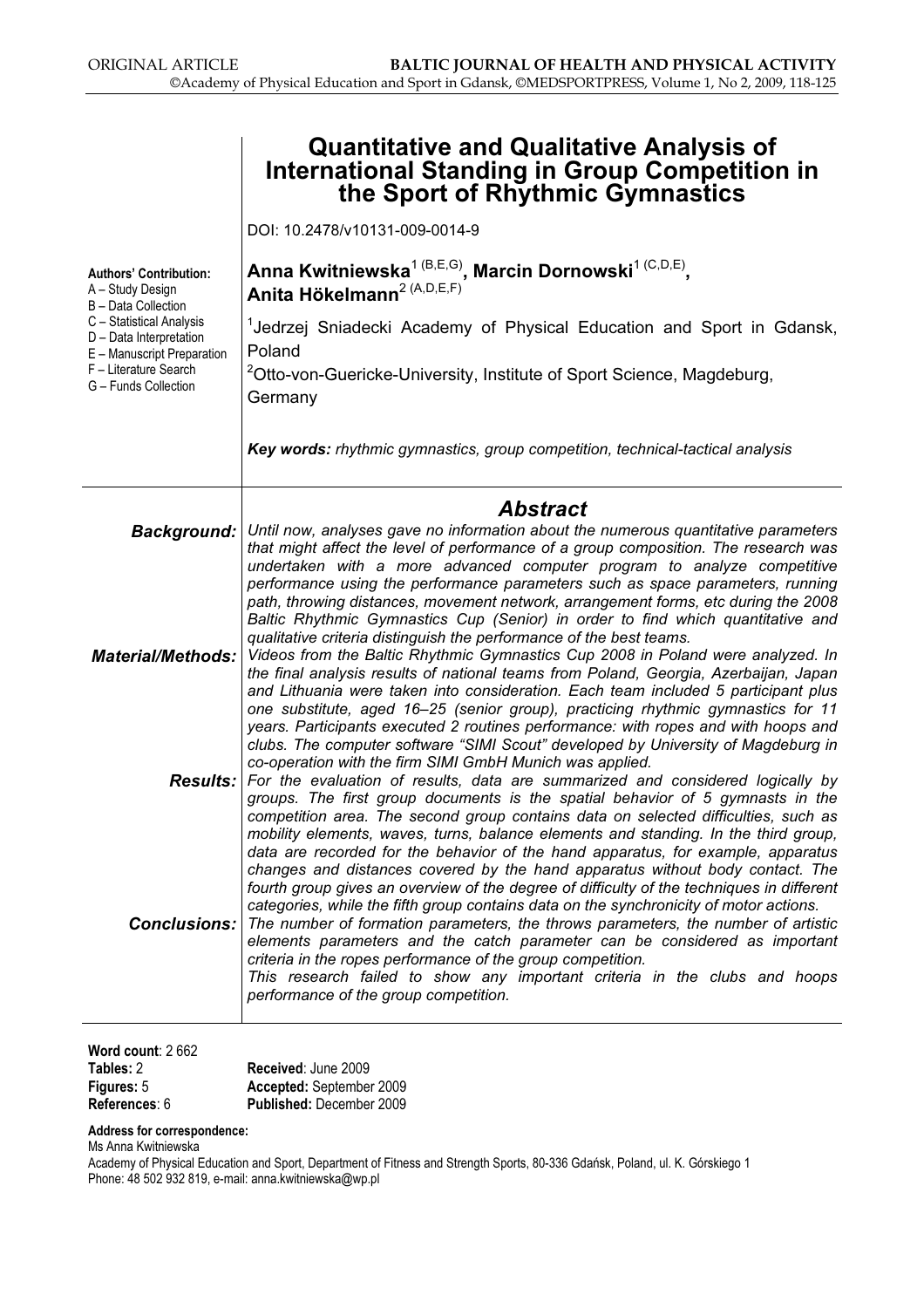#### Introduction

Rhythmic gymnastics belongs to the most attractive types of sport with many show attributes. In 1984 it became one of the Olympic disciplines, so it is officially treated as a sport discipline. Team routines (5 competitors) appeared on the Olympic Games of Atlanta in 1996. Rhythmic gymnastics develops speed, flexibility, manual abilities and all muscle groups; it teaches beautiful movements and elements; it creates the right body posture habit. Because of many different gymnastic exercises it is treated as a qualified sport. In the present gymnastics, after all changes of rules, young female gymnasts execute elements which are on the verge of circus evolutions. Because of the fast movement tempo and the large number of sporting actions, evaluating the performance is a complex and difficult task. For this reason, one judge evaluates the artistic merit, while another judge assesses the difficulties in the composition using the Code de Pointage Gymnastique Rythmique 2006. Given that quantitative parameters of the performances can be only partially obtained, these performances are difficult to comprehend and to compare. For this reason, it is very difficult to find out which performance parameters form the basis of the perfectly choreographed and executed group compositions in international competition finals.

Since the beginning of the 1970s, this question has been investigated using different analysis models to define the characteristics that distinguish good performance and to develop possibilities for collecting data on the athletic and esthetic components. This research has been carried out during world title competitions to develop methods for data collection and to describe and assess high-level athletic performance [1,2].

Analyses of world-class teams assess the actual performance level as well as the necessary measures that form the basis of peak performance expected in the future. Thus, these analyses provide important information for the work of coaches and choreographers relative to the framework of training and future performances [3,4].

Until now, such analyses were limited to the description of the difficulties, movement amplitudes, apparatus changes, exceptional motor control during apparatus changes, original partner and group exercise, as well as performance stability. In addition, there were such criteria as originality and the harmony between music and movement. These are basic but very subjective influences and, as a result, they are susceptible to criticism. Until now, analyses gave no information about the numerous quantitative parameters that might affect the level of performance of a group composition. Hence, space parameters, running path, throwing distances, movement network, arrangement forms, etc. were not included in the analyses [5,6].

In view of the above, research was undertaken with a more developed computer program to analyze competitive performance using the performance parameters mentioned above during the 2008 Baltic Rhythmic Gymnastics Cup (Senior) in order to find which quantitative and qualitative criteria distinguish the performance of the best teams.

#### Material and methods

Videos from the Baltic Rhythmic Gymnastics Cup 2008 in Poland were analyzed. In the final analysis results of national teams from Poland, Georgia, Azerbaijan, Japan and Lithuania were taken into consideration. Each team included 5 participant plus one substitute. All the athletes were between 16–25 years old (senior group), they had practiced rhythmic gymnastics for 11 years each. Participants executed 2 routines performance: with ropes and with hoops and clubs.

In order to further analyze the evaluation/team placement by the judges and to obtain a detailed analysis of the selected performance parameters of the world's best choreographies as well as the current level of performance in group gymnastics, the computer program "SIMI Scout"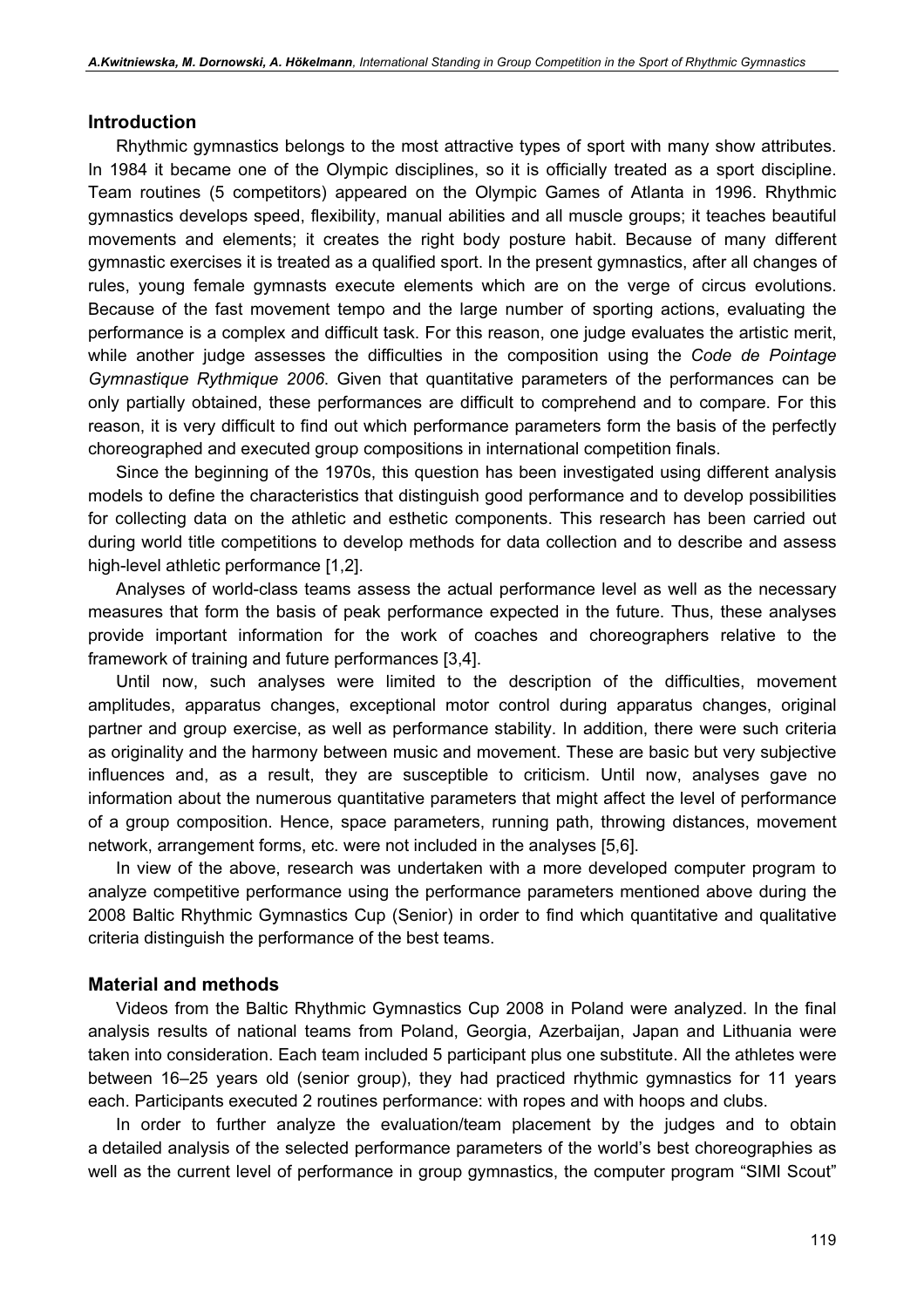was developed by University of Magdeburg in co-operation with the firm SIMI GmbH Munich. The software now permits an analysis of the following parameters:

- 1. the control of participation of individual gymnasts during execution of selected difficulties and apparatus changes,
- 2. an overview of the frequency of individual elements,
- 3. following the space and change paths and their distances,
- 4. determining the synchronicity in the execution of movements,
- 5. listing and comparing the number of difficulties.

In the updated software (April 2006), there is a possibility to access an existing 2D-Graphic field and a special list of attributes for rhythmic gymnastics. In addition, there is an Undo function. The tables will be expanded to include the following aspects:

- the data will be sorted according to the elapsed time,
- recording of distances and positions relative to the persons preceding and following the gymnast,
- recording of the time and speed relative to the person following,
- colored separation of individual columns.

The X and Y coordinates are listed in individual columns, which will simplify the evaluation. Distances can be recorded in different units. Exporting the data to Excel and SPSS is possible by using an extra button. Individual levels in the list of attributes can be skipped to avoid data redundancy. In addition, an animation of the 2D-coordinates is possible. Furthermore, individual gymnasts can be followed with the help of an animated diagram. Graphic animation and video pictures also can be placed above one another and visualized. At any time, a report can be written, stored and printed.

The calculated data were exported to spreadsheet software Excel and SPSS for descriptive and inductive statistics. The Kolmogorow-Smirnow Test was used for the computing for data. Average comparisons were made by V-Test by Mann-Whitney and Wilcoxon-Test and Correlation by Spearman.

The statistical analysis was conducted using the basic statistical methods such as: arithmetical mean, standard deviation and Pearson correlation factor.

#### Results

For the evaluation of results, data are summarized and considered logically by groups. The first group documents is the spatial behavior of 5 gymnasts in the competition area. The second group contains data on selected difficulties, such as mobility elements, waves, turns, balance elements and standing. In the third group, data are recorded for the behavior of the hand apparatus, for example, apparatus changes and distances covered by the hand apparatus without body contact. The fourth group gives an overview of the degree of difficulty of the techniques in different categories, while the fifth group contains data on the synchronicity of motor actions.

Comparing the parameters that permit statements about the spatial behavior of the five gymnasts in the competition area, the following picture results:

#### A. Finals with ropes

The phenomenological analysis with respect to the participating countries demonstrates the following facts (Table 1):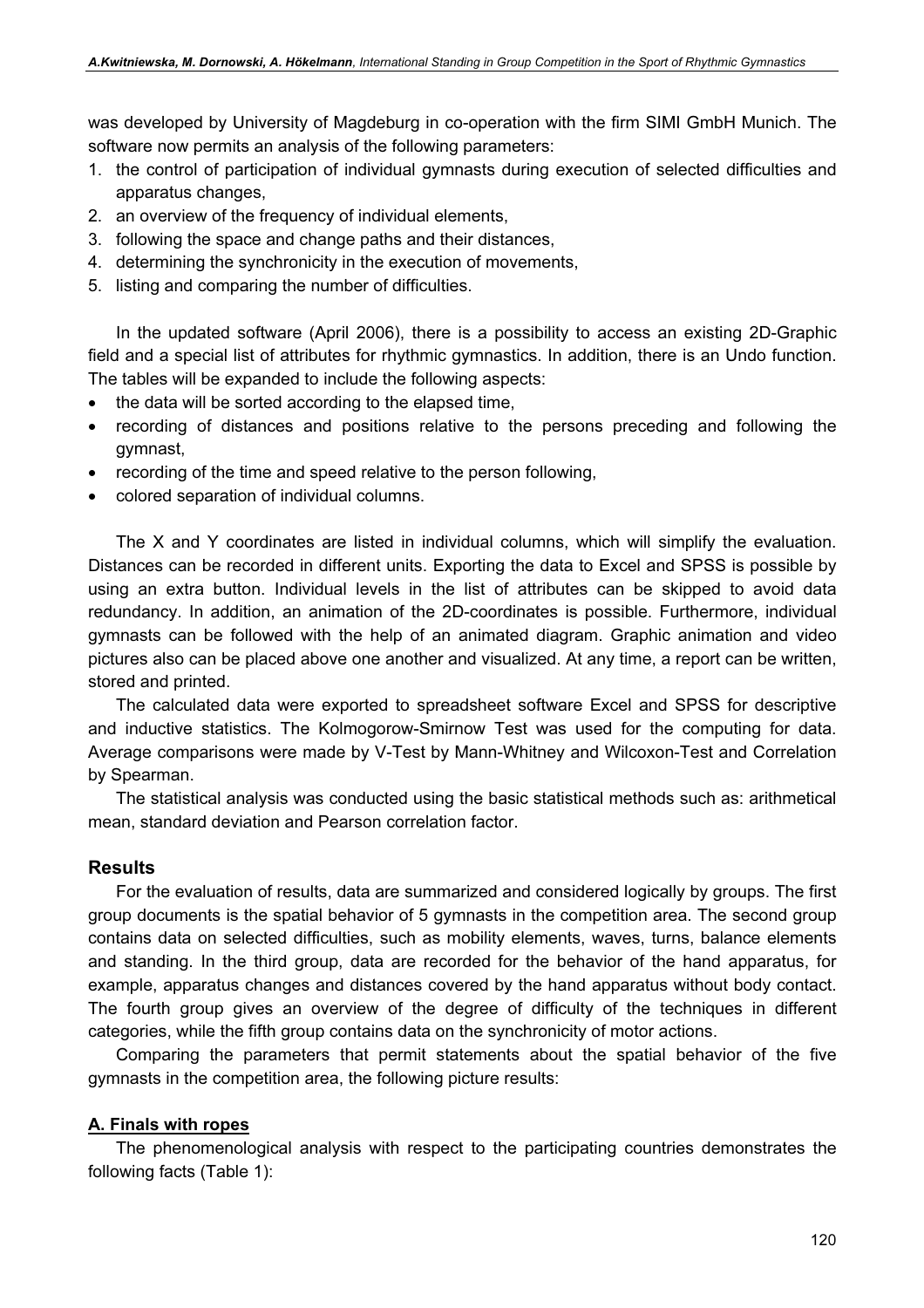|                                             | POL <sup>1</sup> | <b>GEO</b>     | <b>AZE</b> | <b>JAP</b> | <b>LIT</b> |
|---------------------------------------------|------------------|----------------|------------|------------|------------|
| <b>Indicators of performance</b>            |                  |                |            |            |            |
| Placement                                   | 1                | $\overline{2}$ | 3          | 4          | 5          |
| Points                                      | 16.442           | 15.117         | 14.350     | 13.867     | 13.133     |
| Number of formations                        | 48               | 38             | 31         | 34         | 31         |
| <b>Running routes</b>                       |                  |                |            |            |            |
| Complete distances of the team (m)          | 677.64           | 520.28         | 489.22     | 550.82     | 547.89     |
| Average distances (m)                       | 135.53           | 104.06         | 97.84      | 110.16     | 109.58     |
| Number of average body elements             |                  |                |            |            |            |
| Mobility elements                           | 16               | 22             | 15         | 5          | 5          |
| Turns                                       | $\overline{7}$   | 5              | 11         | 15         | 6          |
| Balance elements and standing positions     | 13               | 15             | 9          | 15         | 5          |
| Jumps                                       | 45               | 45             | 73         | 63         | 80         |
| Number of difficulties body elements        |                  |                |            |            |            |
| 0.3                                         | 0                | 0              | 0          | 25         | 25         |
| 0.4                                         | 30               | 15             | 25         | 36         | 30         |
| 0.5                                         | 20               | 45             | 24         | 0          | 15         |
| 0.6                                         | 10               | 0              | 5          | 0          | 5          |
| 0.7                                         | 10               | 15             | 15         | 10         | 0          |
| 0.8                                         | 5                | $\mathbf{0}$   | 10         | 0          | 0          |
| 0.9                                         | 5                | 5              | 0          | 10         | 0          |
| 1.0                                         | 0                | 0              | 0          | 0          | 0          |
| 1.2                                         | $\Omega$         | $\Omega$       | $\Omega$   | $\Omega$   | $\Omega$   |
| <b>Number of average apparatus elements</b> |                  |                |            |            |            |
| <b>Throws</b>                               | 63               | 48             | 49         | 43         | 39         |
| Handlings                                   | 106              | 67             | 84         | 94         | 64         |
| Devolution                                  | 14               | 13             | 6          | 8          | 15         |
| Hold                                        | 27               | 42             | 27         | 28         | 13         |
| <b>Number of artistic elements</b>          | 258              | 222            | 223        | 214        | 174        |
| Catch                                       | 51               | 42             | 44         | 33         | 34         |
| Average apparatus exchange distances ropes  | 891.41           | 664.36         | 555.78     | 693.74     | 648.97     |
| <b>Apparatus exchange</b>                   |                  |                |            |            |            |
| Number of changing                          | 58               | 45             | 38         | 37         | 48         |
| Number of throwing with changes             | 48               | 33             | 35         | 40         | 33         |
| Number of throwing without changing         | 16               | 13             | 15         | 5          | 5          |
| Synchronization                             |                  |                |            |            |            |
| Synchronization (%)                         | 97.49            | 86.30          | 98.61      | 96.59      | 91.18      |

Tab. 1. Performance indicators ROPES – PLACE 1–5

The first place in performance with ropes was taken by the Polish team with the total score of 16.442 points. In the group of running routes parameters of complete distances of the whole team parameter, the Polish team achieved the highest score of 677.64 m; the highest value in average distance was observed in Polish team performance – 135.53 m. In the group of parameters of numbers of average body elements, the highest score in mobility elements was observed in the Georgian team  $-22$ ; in turns the Japanese team was the best  $-15$ ; in balance elements and standing positions Georgian and Japanese teams had ex aequo the score of 15, and in jumps the Lithuanian team was the best with the score of 80. In groups of difficulty from 0.3-1.0 teams ranked as follows: ex-aequo Poland and Georgia, then Azerbaijan, Japan and Lithuania. In the numbers of average apparatus elements: throws Poland – 63, handlings Poland – 106, devolutions Lithuania –

<sup>1</sup> AZE- Azerbaijan, POL- Poland, GEO Georgia, JAP- Japan, LIT- Lithuania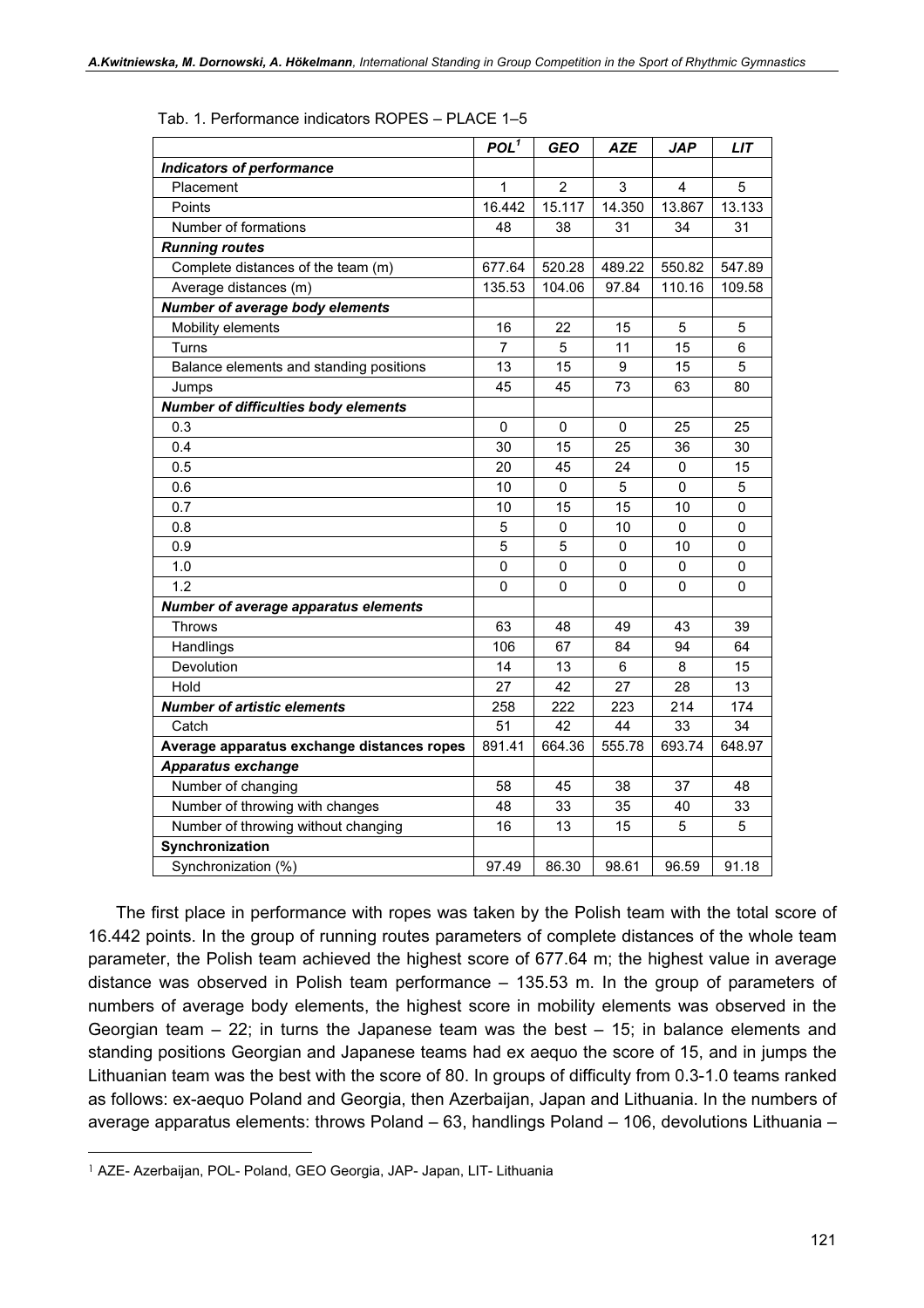15, holds Georgia – 42. In the number of artistic elements the Polish team was the best with total score of 258. In apparatus exchange parameters: changing, throwing with changing, average apparatus exchange distance ropes, and average exchange the teams anked as follows: Poland – 891.41, Japan – 693.74, Georgia – 664.36, Lithuania – 648.97 and Azerbaijan – 555.78. Finally, in the synchronization parameter the Azerbaijani team was the best (98.61%).

A statistical analysis shows that in the first apparatus performance final results highly correlate with the following parameters: numbers of formations, throws, the number of artistic elements and catch. All the relations are positive and over 0.9.

The order of the final places in the Baltic Rhythmic Gymnastics Cup 2008 correlated with the parameter whose values confirm this order (Fig. 1).

In the first parameter the number of formation of first three national teams Poland run 48 routes, Georgia 38 and Azerbaijan 31 ones.

In the second parameter *throws* of the first three national teams, Poland had 63 throws, Azerbaijan 49, Georgia 48 ones (Fig. 2). In this parameter we observe the same situation comparing to the above one only in the first place. Georgia and Azerbaijan had exchanged their places.

In the third parameter the *number of artistic elements* of the first three national teams, Poland had 258 elements, Azerbaijan 223, Georgia 222 ones. In this parameter we observe the same situation as the above one (Fig. 3). In the fourth parameter *catch* of the first three national teams Poland had 51 catches, Azerbaijan 44, Georgia 42 ones. In this parameter we observe the same situation as above.





Fig. 1. The average number of formation of the first three The average number of formation of the first three<br>
Fig. 2. Average throws of the first three national teams<br>
national teams



Fig. 3. The average number of artistic elements of the first three national teams



Fig. 4. Average catch of the first three national teams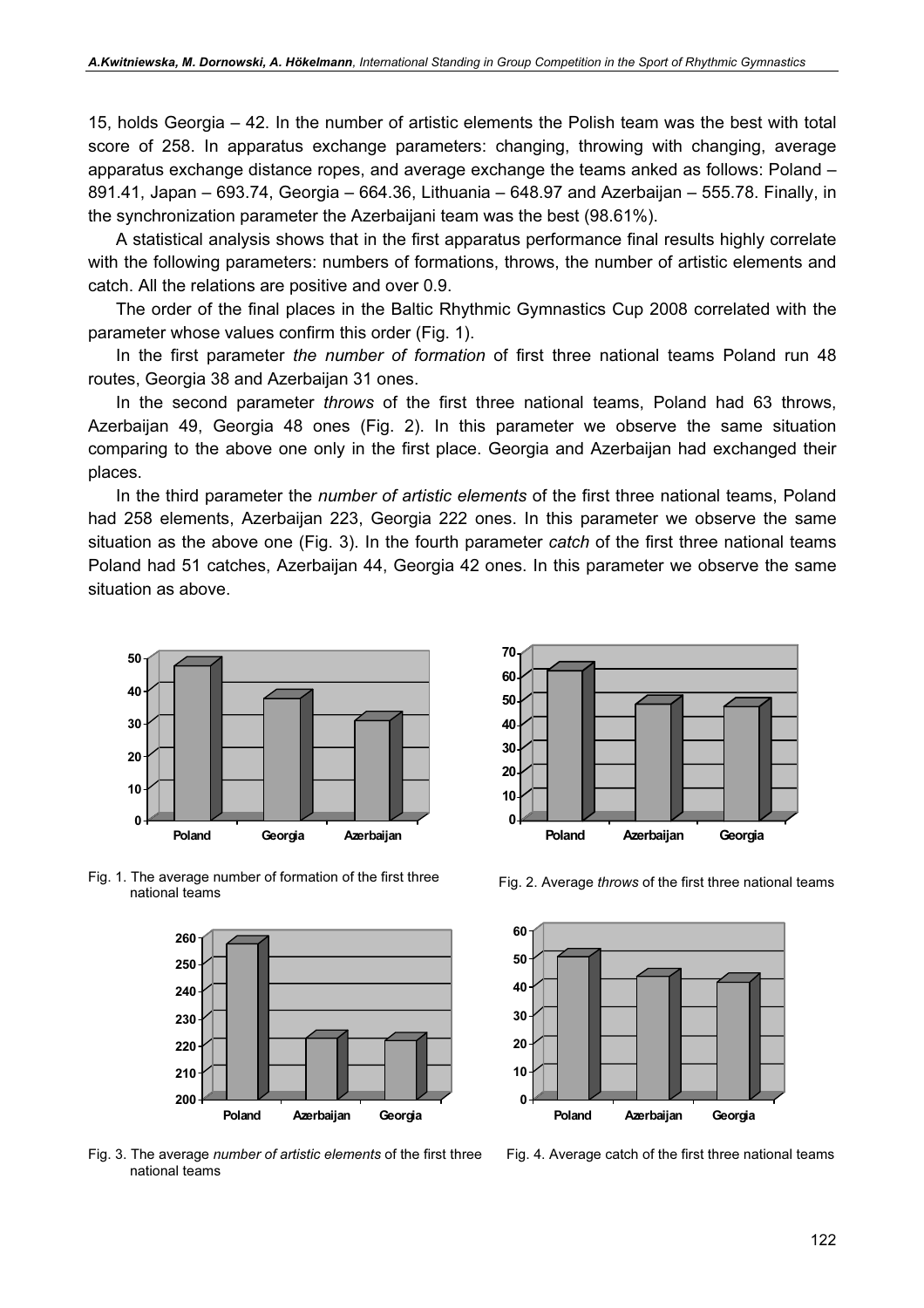### B. Finals with clubs and hoops

The phenomenological analysis with respect to the participating countries demonstrates the following facts (Table 2).

|                                             | $\overline{AZE}^2$ | <b>POL</b>     | <b>GEO</b>      | <b>JAP</b>   | <b>LIT</b>      |
|---------------------------------------------|--------------------|----------------|-----------------|--------------|-----------------|
| <b>Indicators of performance</b>            |                    |                |                 |              |                 |
| Placement                                   | 1                  | $\overline{2}$ | 3               | 4            | 5               |
| Points                                      | 16.842             | 16.142         | 14.500          | 13.525       | 12.717          |
| Number of formations                        | 38                 | 45             | 38              | 35           | 39              |
| <b>Running routes</b>                       |                    |                |                 |              |                 |
| Complete distances of the team (m)          | 545.85             | 603.46         | 507.08          | 535.41       | 555.78          |
| Average distances (m)                       | 109.17             | 120.69         | 101.42          | 107.08       | 111.16          |
| <b>Number of average body elements</b>      |                    |                |                 |              |                 |
| Mobility elements                           | 21                 | 22             | 16              | 34           | 0               |
| Turns                                       | 6                  | $\overline{4}$ | 6               | 11           | $\overline{13}$ |
| Balance elements and standing positions     | 15                 | 14             | 14              | 15           | 10              |
| Jumps                                       | 33                 | 50             | 40              | 48           | 68              |
| <b>Number of difficulties body elements</b> |                    |                |                 |              |                 |
| 0.3                                         | $\mathbf 0$        | 5              | $\mathbf 0$     | 5            | 10              |
| 0.4                                         | 15                 | 15             | 15              | 30           | 25              |
| 0.5                                         | 35                 | 55             | $\overline{54}$ | 25           | 15              |
| 0.6                                         | 0                  | 0              | 10              | 0            | 0               |
| 0.7                                         | 10                 | 5              | 10              | 10           | 15              |
| 0.8                                         | $\overline{15}$    | $\overline{5}$ | $\mathbf 0$     | $\pmb{0}$    | $\pmb{0}$       |
| 0.9                                         | $\mathbf 0$        | 0              | 0               | $\mathbf{0}$ | $\mathbf 0$     |
| 1.0                                         | 5                  | $\overline{0}$ | $\pmb{0}$       | 5            | $\pmb{0}$       |
| 1.2                                         | 0                  | 0              | 0               | 5            | $\mathbf 0$     |
| <b>Number of average apparatus elements</b> |                    |                |                 |              |                 |
| <b>Throws</b>                               | 202                | 178            | 180             | 184          | 134             |
| Handlings                                   | 124                | 164            | 96              | 104          | 146             |
| Devolution                                  | 22                 | 12             | 6               | 0            | 42              |
| Hold                                        | 89                 | 120            | 104             | 94           | 64              |
| Rotation                                    | 29                 | 16             | 11              | 0            | 0               |
| <b>Number of artistic elements</b>          | 352                | 271            | 269             | 256          | 271             |
| <b>Hoops</b>                                | 158                | 115            | 122             | 111          | 115             |
| <b>Throws</b>                               | 101                | 90             | 90              | 92           | 67              |
| Handling                                    | 62                 | 82             | 48              | 52           | 73              |
| Passing over                                | 11                 | 0              | 0               | 0            | 0               |
| Hold                                        | 45                 | 60             | 52              | 47           | 32              |
| <b>Clubs</b>                                | 194                | 156            | 147             | 145          | 156             |
| Small circles                               | 26                 | 25             | 26              | 16           | 22              |
| <b>Mills</b>                                | 12                 | 15             | $\overline{4}$  | 17           | 22              |
| Handling                                    | 62                 | 82             | 48              | 52           | 73              |
| <b>Throws</b>                               | 101                | 88             | 90              | 92           | 67              |
| Passing over                                | $\overline{11}$    | 12             | $\overline{3}$  | $\pmb{0}$    | $\overline{21}$ |
| Hold                                        | 44                 | 60             | 52              | 47           | 32              |
| <b>Average hoops♣</b>                       | 352                | 271            | 269             | 256          | 271             |
| Apparatus exchange                          |                    |                |                 |              |                 |
| Number of changing                          | 108<br>99          | 82             | 83              | 80           | 82              |
| Number of throwing with changes             |                    | 65             | 84              | 88           | 65              |
| Average apparatus exchange distances hoops♣ | 146.21             | 174.06         | 121.39          | 139.57       | 137.25          |
| Average exchange hoops                      | 170.50             | 214.63         | 139.21          | 142.37       | 158.54          |
| Average exchange clubs                      | 127.00             | 143.63         | 108.02          | 137.51       | 121.28          |
| Synchronization                             |                    |                |                 |              |                 |
| Synchronization (%)                         | 96.67              | 97.32          | 97.73           | 98.99        | 93.59           |

Tab. 2. Performance indicators HOOPS AND CLUBS – PLACE 1–5

<sup>&</sup>lt;sup>2</sup> AZE- Azerbaijan, POL- Poland, GEO Georgia, JAP- Japan, LIT- Lithuania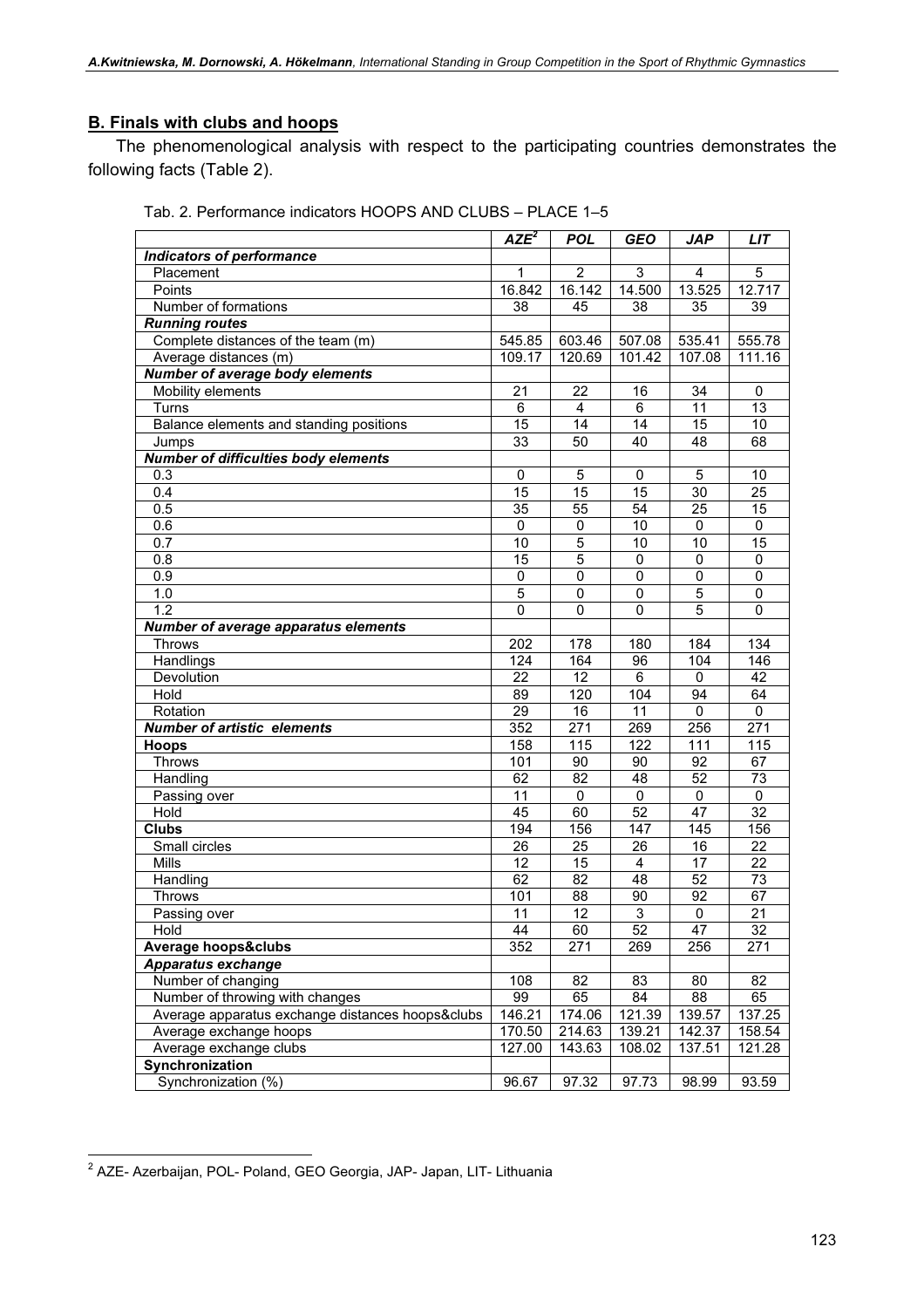The first place in performance with hoops and clubs was taken by the Azerbaijan team with the total score of 16.842 points. In the group of running routes parameters of complete distances of the whole team parameter, the Polish team achieved the highest score of 603,46m; the highest value in average distance was observed also in Polish team performance – 120.69 m. In the group of parameters of numbers of average body elements, the highest score in mobility elements was observed in the Japanese team  $-34$ ; in turns the Lithuanian team was the best  $-13$ ; in balance elements and standing positions Azerbaijan and Japanese teams had ex aequo the score of 15, and in jumps the Lithuanian team was the best with the score of 68. In the numbers of difficulties body elements in 1.2 group of difficulty the best was Japanese team which executed 5 elements. In the numbers of average apparatus elements teams placed as follows: Azerbaijan – 202 throws, Poland – 164 handlings, Lithuania – 42 devolutions, Poland – 120 holds, Azerbaijan – 29 rotations. In apparatus exchange parameters: changing, throwing with changing, average apparatus exchange distance hoops and clubs, average exchange hoops, average exchange clubs teams placed as follows: Azerbaijan – 108, Azerbaijan – 99, Poland – 174.06; Poland – 214.63; Poland – 143.63. Finally in the synchronization parameter the Japanese team was the best (98.99%).

The order of the final places in the Baltic Rhythmic Gymnastics Cup 2008 does not confirm correlated parameter (hold) (Fig. 5). Only one confirmation can be observed in the first place (Azerbaijan).



Fig. 5. Hold in comparison of the first three national teams

#### **Discussion**

Statistical analysis shows high correlations in both apparatus performances. In the ropes performance final results correlate with four parameters: the number of formations, throws, the number of artistic elements, catch. All correlations are positive and over 0.9. In the first parameter we observe the same placement as in the final results. In the rest of the correlated parameters we observe the same standing only in the first place. The second and the third places are exchanged. Yet the differences between the second and the third place are almost invisible so in further research, on a larger group, we are likely to observe a situation from the first parameter.

In the clubs and hoops performance the final result correlates only with one parameter: hold. We observe one similarity to the final results. The first place was taken by the same national team – Azerbaijan. The second and the third places are changed. The correlation factor is positively pointed, which, in my opinion, shows something unexpected. If this correlation is considered, we should observe a negative factor because during the performance each competitor should hold the apparatus as short as it is possible. Here the opposite situation ahs been noticed, which is highly disputable. Perhaps this situation will change if we analyze a wider group of national teams.